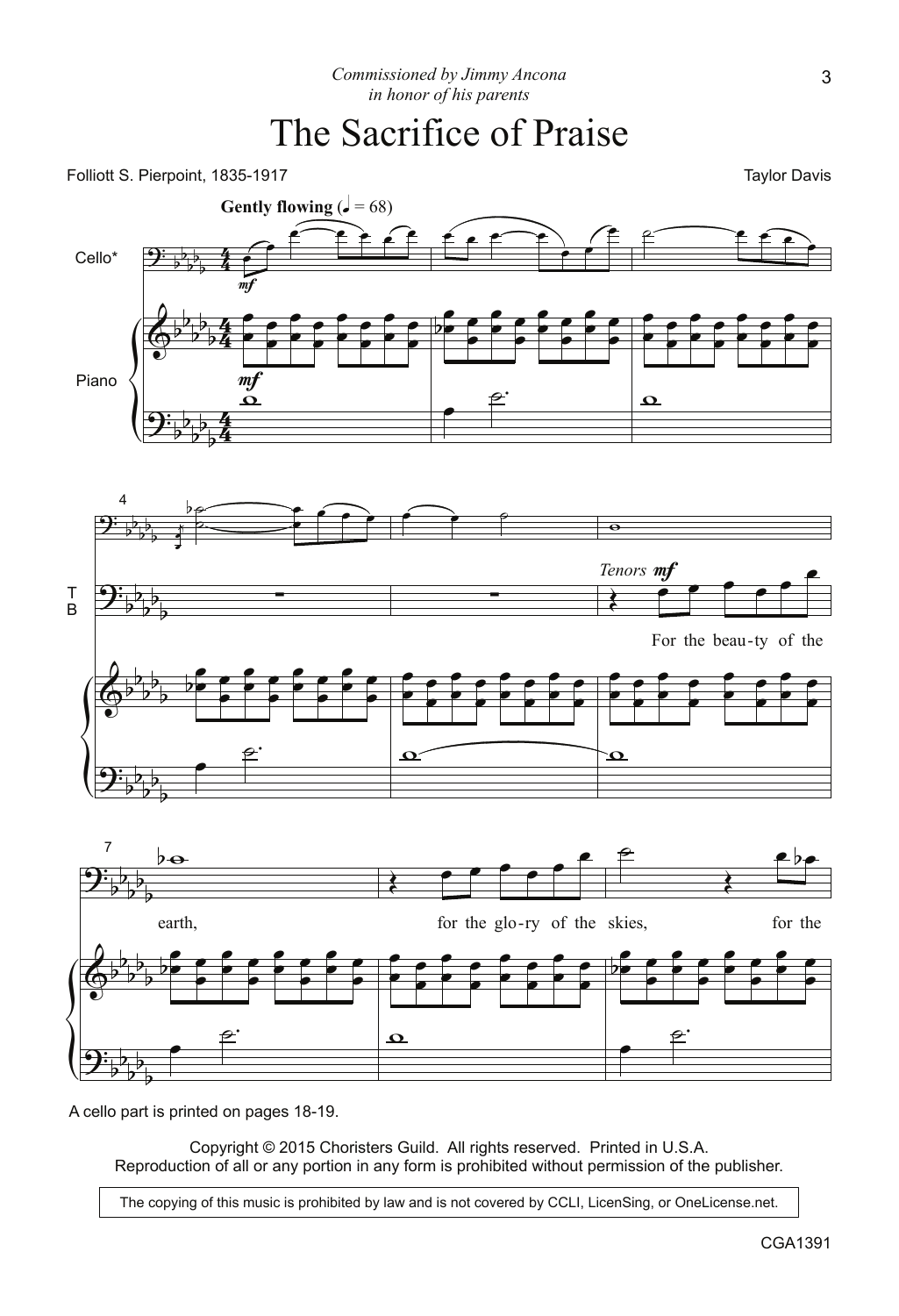







4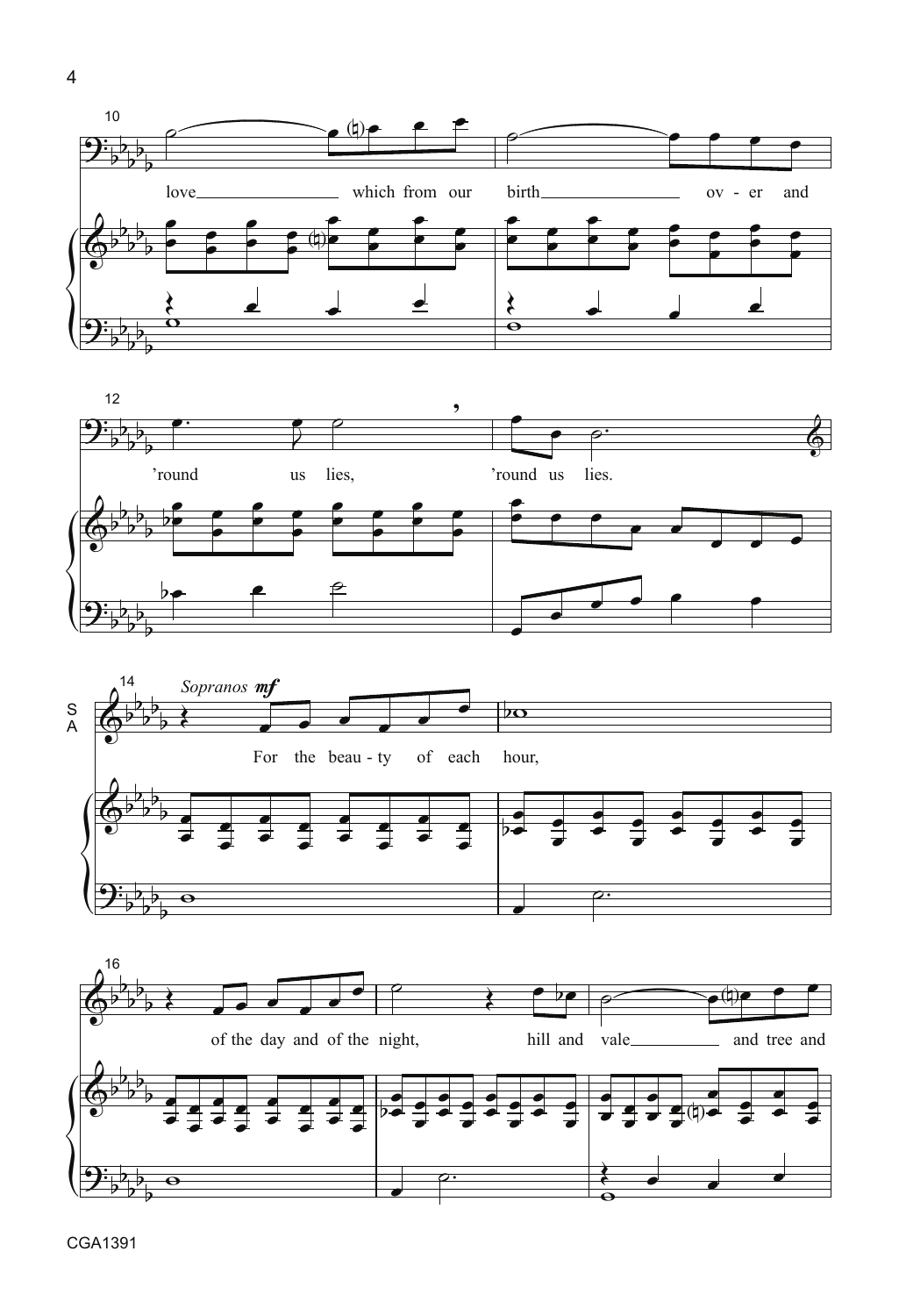





CGA1391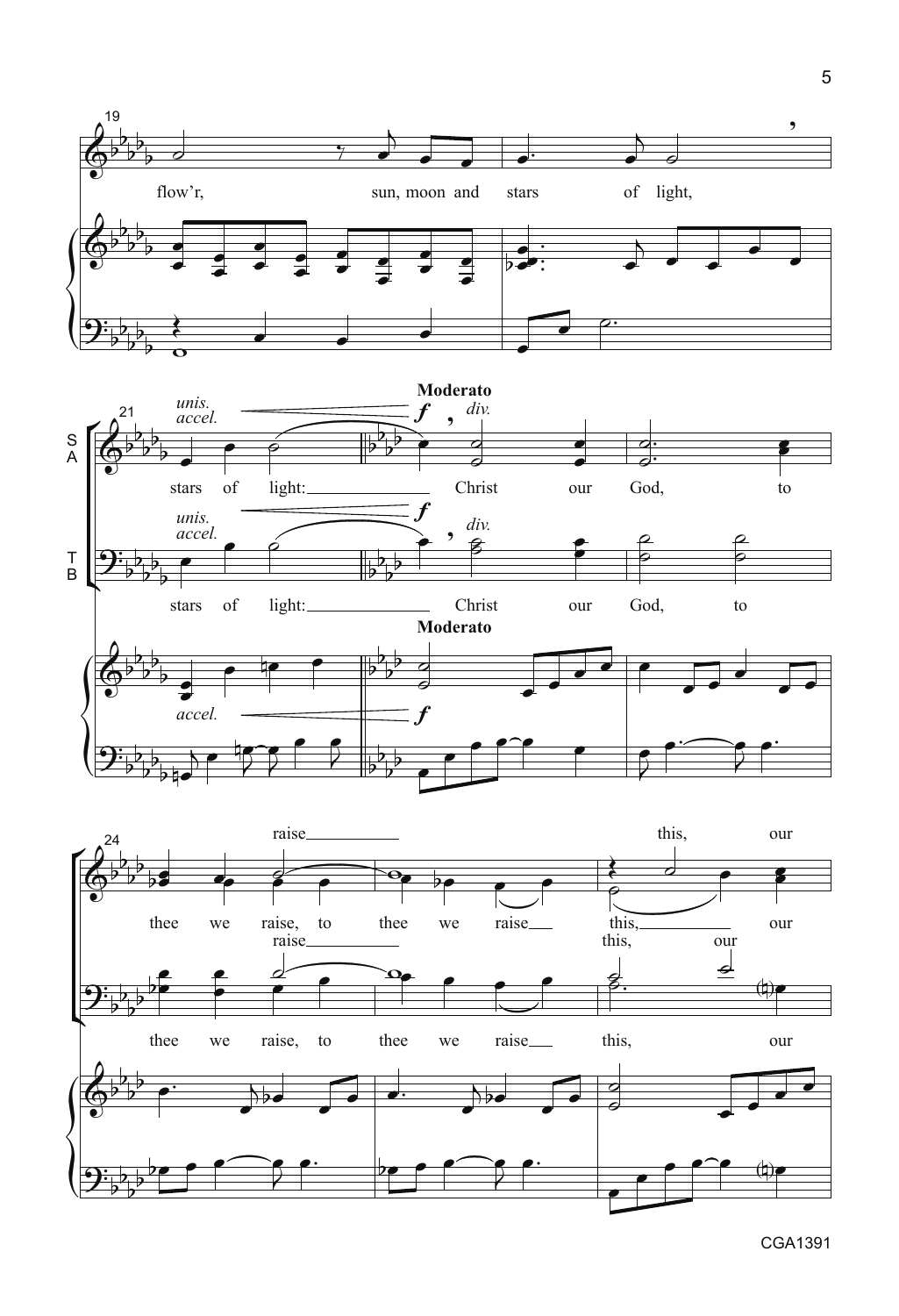



6